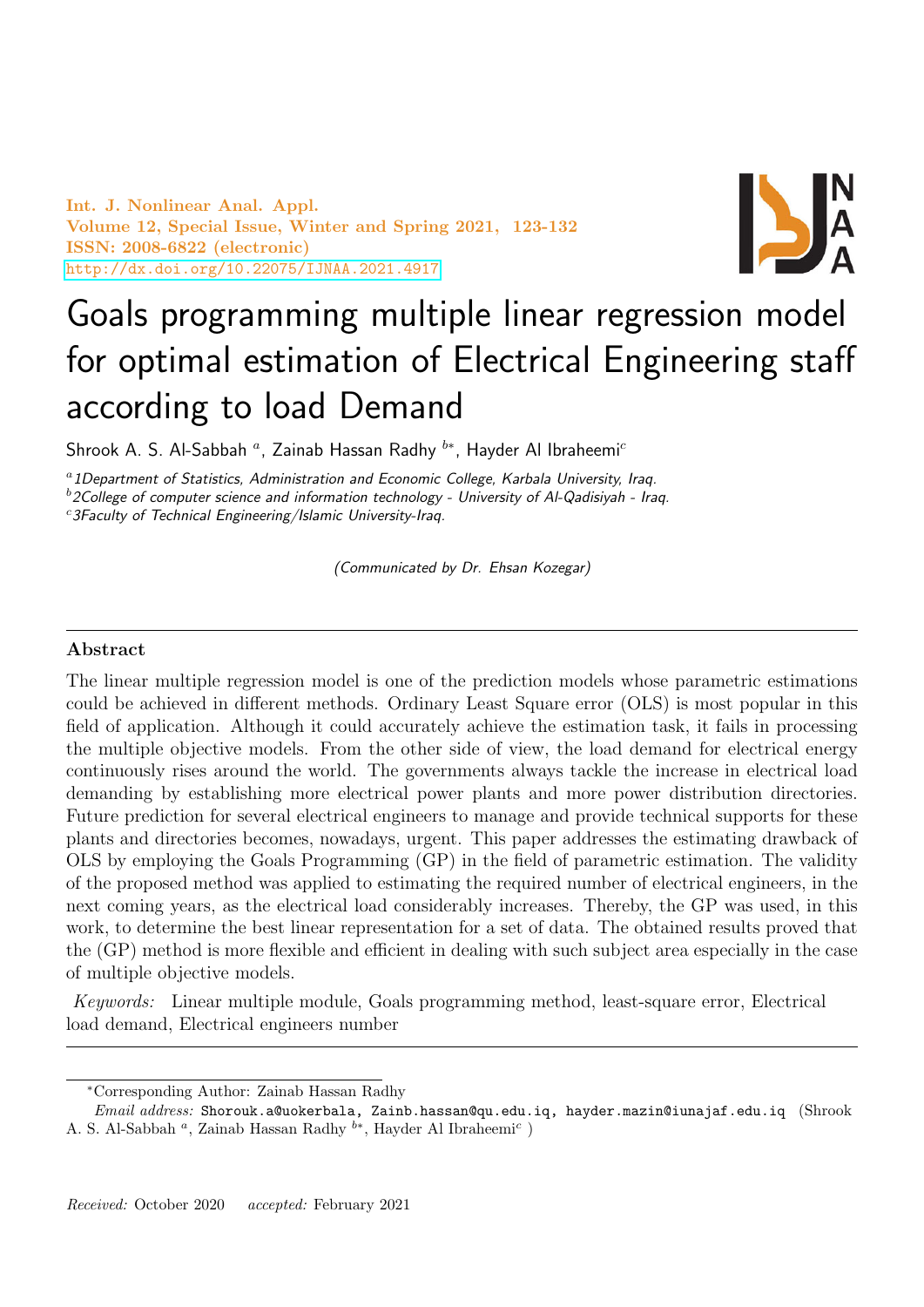#### 1. Introduction

For any statistician, it is important to study the regression analysis and analyzing the effect of an independent variable on the dependent variable. The goals programming (GP) involves solving the problem of one specific objective function. Moreover, FP is also applicable in manipulating a set of goals. In linear and integer programming methods, the objective function is measured only in one dimension. In contrast, by goals programming, conflicting goals or goals with different priorities and weights could be combined and solved by using the simplex algorithm. In this paper, we will focus on the multiple regression linear analysis and the methods of estimating the module parameters. One of these methods is the classical method, least-square error (OLS) [\[5\]](#page-9-0), [\[9\]](#page-9-1).

Reference [\[2\]](#page-8-0) used linear programming, LP, to establish models for solving real-time industrial problems. The trend of this reference was in two directions, firstly by using the models of LP as a guide for data collecting and secondly by applying the LP models in analyzing the fruitful areas. Reference [\[3\]](#page-8-1) presented a survey of recent developments in goal programming and multiple objective optimizations. Special attention was paid toward goal programming, particularly, goal interval programming along with an example that applied sequences of ordinary linear programming problems in solving certain nonlinear problems. A planning model for building a workforce was presented by reference [\[4\]](#page-8-2). The model was applied for data from an electrical distribution establishment. It was mentioned by reference [\[1\]](#page-8-3) although the least-squares method is the most frequently used procedure for estimating the regression model parameters, it appears nonbiased outcomes in presence of outliers. Accordingly, the reference presented a goal programming approach to estimate parameters of a regression model when the analysis includes outliers. Reference [\[8\]](#page-9-2) introduced a comparative study among three linear programming models each to estimate the regression parameters utilizing the method of least absolute values. It was found that the three model performances differ concerning several observations.

The proposed method by this article proves the possibility of utilizing the goals programming (GP) in the parametric estimation of the multiple linear regression model. The paper is organized into eight sections. After the abstract, the introduction explores the main paper topic and a brief review of the relevant works. Section two presents the aim of the paper study. A theoretical presentation for the multiple linear models is given in section three. Section four introduces the proposed goal programming model, while the parametric estimation by multiple linear regression is detailed in section five. To show the validity of the proposed work, real-time data are applied to the proposed GP model in section six. The results and conclusions are discussed in sections seven and eight respectively.

#### 2. Aim of the study :

This article applies a linear programming approach to estimate a parametric linear multiple regression model by using the goals programming method. It is known that the GP method is limited to two variables (three parameters), but in this paper, it was applied for seven variables (eight parameters). Moreover, the least square error method was also applied in this work to compare the two approaches and to prove the validity of the proposed method.

#### 3. Multiply regression Linear model:

In this model, suppose that the variable y expresses the dependent variable, and the variables  $(x_1, x_2, \ldots, x_k)$  refer to  $(k)$  of independent variables which draw from  $(n)$  observations number. Then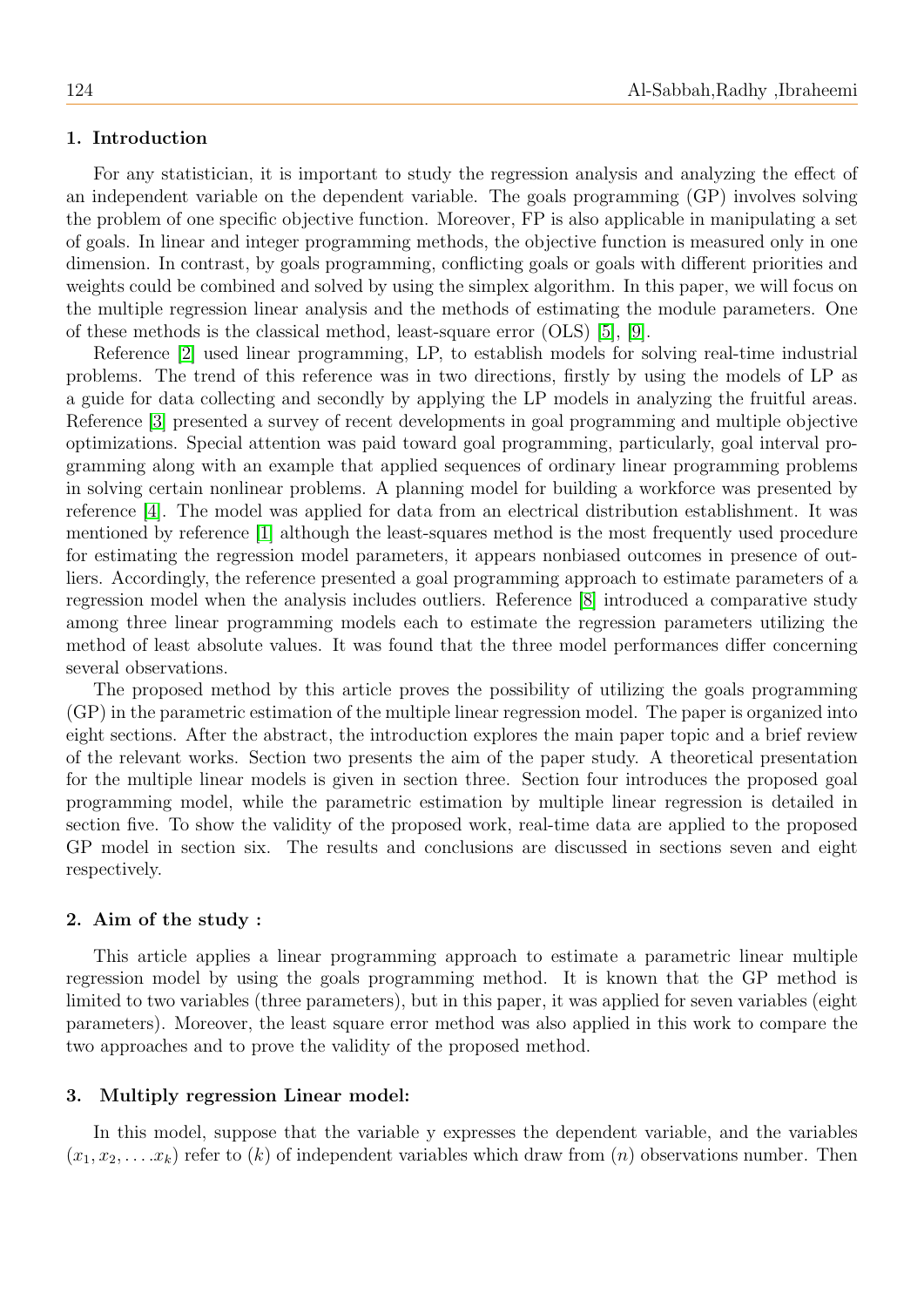the following linear function can be obtained:

$$
y_i = \beta_0 + \beta_1 x_{1i} + \beta_k x_{ik} + \epsilon_i + \cdots \qquad (1)
$$

where  $i = 1, 2, \ldots, n$  And  $\epsilon_i$  represents random errors that distribute normally with zero mean and  $\sigma^2$ variance.

To simplify the mathematical operations, it is convenient to re-express the linear function, given in (1), in following matrix form :

$$
\begin{bmatrix} y_1 \\ y_2 \\ \vdots \\ y_n \end{bmatrix} = \begin{bmatrix} 1 & x_{11} & x_{12} & \cdots & x_{1k} \\ 1 & x_{21} & x_{22} & \cdots & x_{2k} \\ \cdots & \cdots & \cdots & \cdots & \cdots \\ \cdots & \cdots & \cdots & \cdots & \cdots \\ 1 & x_{n1} & x_{n2} & \cdots & x_{nk} \end{bmatrix} \begin{bmatrix} \beta_0 \\ \beta_1 \\ \vdots \\ \beta_k \end{bmatrix} + \begin{bmatrix} \epsilon_1 \\ \epsilon_2 \\ \vdots \\ \epsilon_n \end{bmatrix} \cdots \cdots \qquad (2)
$$

Or shortly by:

$$
Y = XB + U \cdots (2) \cdots
$$

where:

 $Y: (n \times 1)$  is the dependent variables column vector.

 $X: (n * (k+1))$  is the matrix of independent variables.

B : is the regression parameters column vector  $((k+1)*1)$ 

U : is the error column vector  $(n * 1)$ 

Some assumed effects on the linear multiple regression module are listed below:

- The observation values are represented by the elements of the matrix  $(X)$ .
- No linear relationship between the independent Variables, i.e. Ranks  $(X) = (k + 1) < n$ .
- The columns matrix is linear independent to error random vector  $(U)$ ,  $cov(X, U) = E(X'U) - [E(X)]'[E(U)] = 0.$
- Random Error  $(\epsilon_i, i = 1, 2, ..., n)$  has normal distribution  $\epsilon_i \sim N(0, \sigma^2)$

# 4. Goals Programming Module:

The goals programming (GP) technique has become a widely used approach in the field of operations research. GP was firstly developed and introduced by Charnes and Cooper [\[2\]](#page-8-0), [\[3\]](#page-8-1) in 1960. The development of this solution approach was extended by Ijiri [\[6\]](#page-9-3). The goal programming method is an improved method for solving multiple objective problems. The main idea of this approach is to determine the priority and weight of each goal  $(P_k)$ . Then, it searches to find a solution that minimizes the total weighted function of deviations. In this method, two types of variables, decision variable and deviation variable, could be expressed. Therefore, the goals programming is given as follow:

$$
Min \ a = \{P_1(d_1^+, d_1^-), P_2(d_i^+, d_i^-), \dots \dots P_k(d_i^+, d_i^-)\} \cdot \quad (4)
$$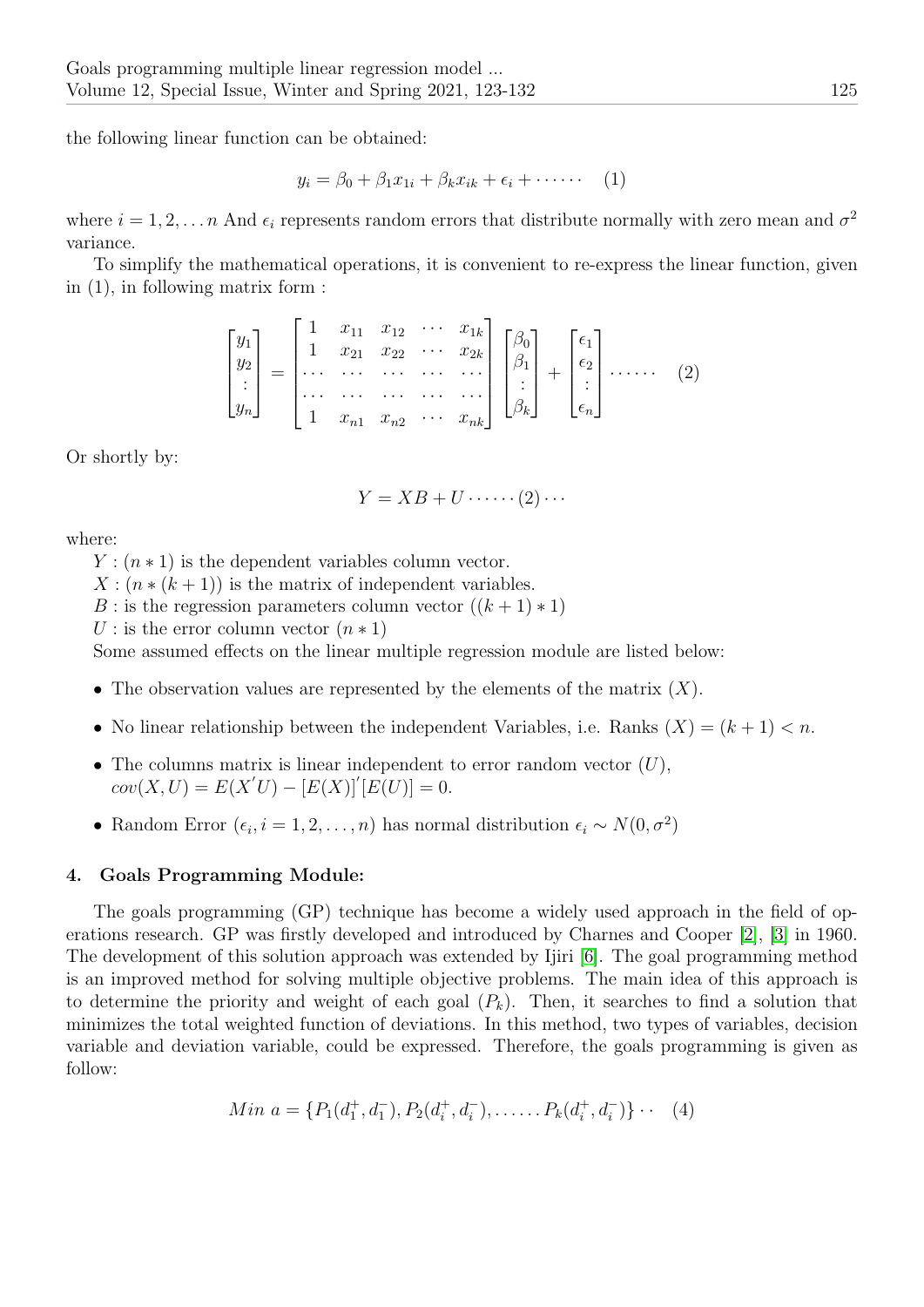Subject to:

$$
\sum_{j=1}^{k} a_{ij} x_j = b_i + d_i^+, d_i^- for i = 1, 2, ..., n
$$
  

$$
x_j, d_i^+, d_i^- \ge 0
$$

Where:

a : Goal function

 $P_k$ : Priority number i in goal function

 $x_j$ : Decision Variable

 $a_{ij}$ : Factor decision Variable to number j in goal i.

 $d_i^+$  $i<sub>i</sub>$ : Positive déviation variable.

 $\overline{d_i^-}$  $i_{i}$ : Negative deviation variable.

 $b_i$ : The value of the goal function.

#### 5. Parametric estimation by multiple linear regression:

The key point behind the regression analysis is to utilize a known past data to create an estimation function that mathematically links a dependent and independent variable(s). Then, the estimation equation is then employed to predict the dependent variable future values [\[1\]](#page-8-3). In this paper, one of the most and commonly used classical methods, the ordinary least square (OLS), is applied to find the parametric estimation. It is based on the process of finding a straight line which goes through a set of observation in a certain way so that the sum of the squares of differences between the observation points and the line is minimum. This paper used this method to estimate the multiple parametric coefficients  $(\beta_0, \beta_1, \beta_2, \dots, \beta_k)$  of equation (2) and re-write as the following [\[7\]](#page-9-4):

$$
\begin{bmatrix} y_1 \\ y_2 \\ \vdots \\ y_n \end{bmatrix} = \begin{bmatrix} 1 & x_{11} & x_{12} & \cdots & x_{1k} \\ 1 & x_{21} & x_{22} & \cdots & x_{2k} \\ \cdots & \cdots & \cdots & \cdots & \cdots \\ 1 & x_{n1} & x_{n2} & \cdots & x_{nk} \end{bmatrix} \begin{bmatrix} \beta_0 \\ \beta_1 \\ \vdots \\ \beta_k \end{bmatrix} + \begin{bmatrix} \epsilon_1 \\ \epsilon_2 \\ \vdots \\ \epsilon_n \end{bmatrix} \cdots \cdots (5)
$$
  
\n
$$
Y = XB + U \cdots (6)
$$
  
\n
$$
U = Y - XB \cdots (7)
$$

By squaring both sides of eq. (7), yields:

$$
Q = U'U = (Y_X B)'(Y - XB) \cdot \cdots \cdot (8)
$$

Expanding eq. (8) gives:

$$
Q = U'U = Y'Y - 2B'X'Y + B'X'XB \cdots (9)
$$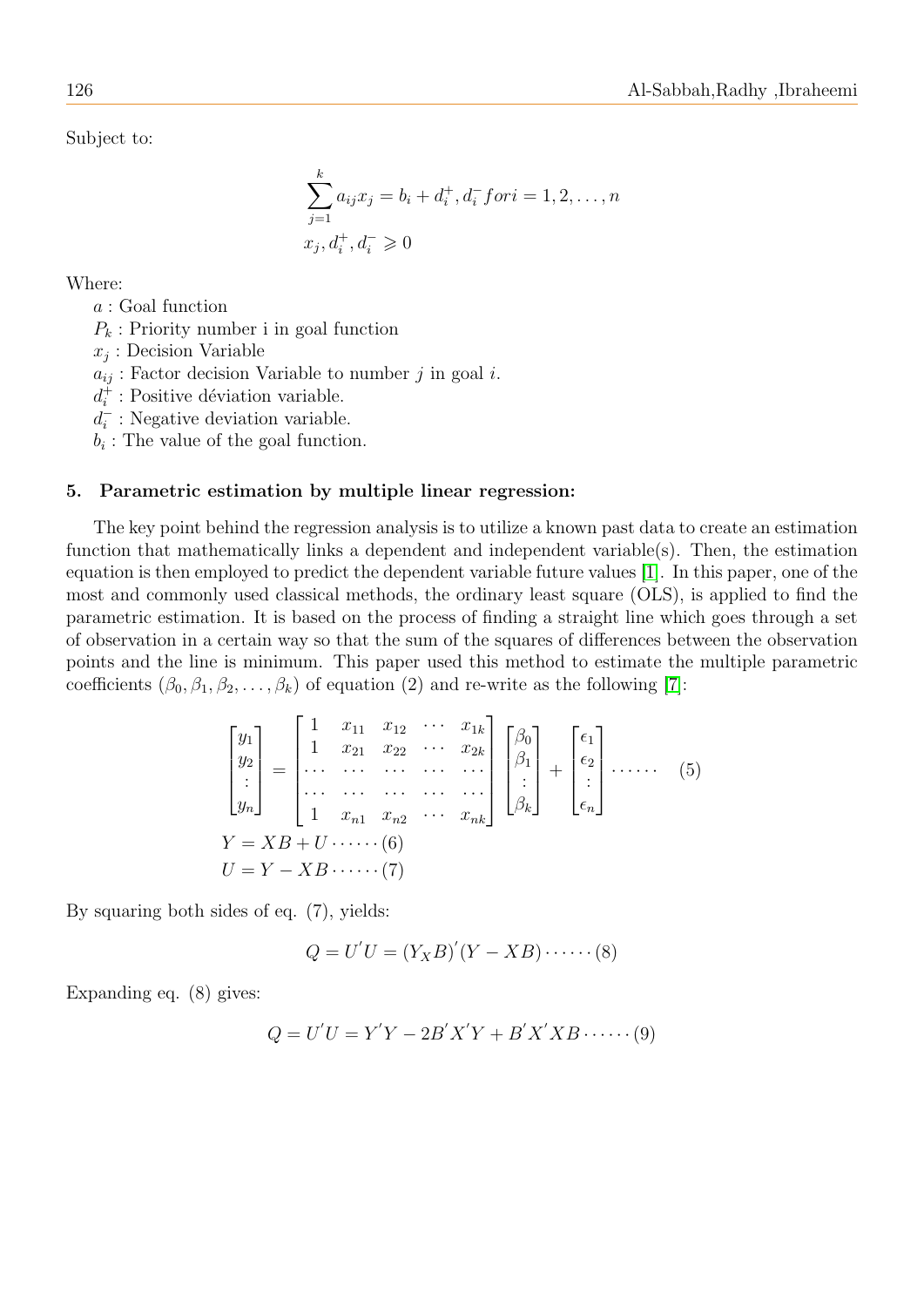To find the value of B which minimizes  $U'U$ , the derivative ratio to  $B_j$  is taken and then set to zero.

$$
\frac{\partial Q}{\partial B} = \begin{bmatrix} \frac{\partial Q}{\partial B_0} \\ \frac{\partial Q}{\partial B_1} \\ \frac{\partial Q}{\partial B_2} \\ \vdots \\ \frac{\partial Q}{\partial B_k} \end{bmatrix} = -2X'Y + 2X'X\hat{B}\cdot\dots \cdot (10)
$$

Eq. (10) can be written as the following:

$$
X'X\hat{B} = X'Y\hat{B} = (X'X)^{-1}X'Y \cdots \cdots (11)
$$

] where  $\hat{B}$  represents the estimation vector by the ordinary least square. The result of eq. (10) can be rewritten more clearly as the following:

$$
\frac{\partial Q}{\partial B_0} = (-2) \sum_{i=1}^n y_i - (\hat{B}_0 + \hat{B}_1 x_{1i} + \hat{B}_2 x_{2i} + \dots + \hat{B}_k x_{ki}) = 0
$$
  

$$
\frac{\partial Q}{\partial B_1} = (-2) \sum_{i=1}^n x_{1i} [y_i - (\hat{B}_0 + \hat{B}_1 x_{1i} + \hat{B}_2 x_{2i} + \dots + \hat{B}_k x_{ki}) = 0]
$$
  

$$
\frac{\partial Q}{\partial B_k} = (-2) \sum_{i=1}^n x_{ki} [y_i - (\hat{B}_0 + \hat{B}_1 x_{ki} + \hat{B}_2 x_{ki} + \dots + \hat{B}_k x_{ki}) = 0] \cdot \dots \cdot (12)
$$

By solving equation (12):

$$
\sum_{i=1}^{n} y_i = \hat{B}_0 \sum_{i=1}^{n} 1 + \hat{B}_1 \sum_{i=1}^{n} x_{1i} + \hat{B}_2 \sum_{i=1}^{n} x_{2i} + \dots + \hat{B}_k \sum_{i=1}^{n} x_{ki}
$$
\n
$$
\sum_{i=1}^{n} x_{2i} y_i = \hat{B}_0 \sum_{i=1}^{n} x_{2i} + \hat{B}_1 \sum_{i=1}^{n} x_{1i} x_{2i} + \hat{B}_2 \sum_{i=1}^{n} x_{2i}^2 + \dots + \hat{B}_k \sum_{i=1}^{n} x_{2i} x_{ki}
$$
\n
$$
\sum_{i=1}^{n} x_{ki} y_i = \hat{B}_0 \sum_{i=1}^{n} x_{ki} + \hat{B}_1 \sum_{i=1}^{n} x_{1i} x_{ki} + \hat{B}_2 \sum_{i=1}^{n} x_{2i} x_{ki} + \dots + \hat{B}_k \sum_{i=1}^{n} x_{ki}^2 \dots \dots (13)
$$

Eq. (13) could be used in the goals programming approach to estimate the coefficients of multiply linear parametric regression  $(\beta_0, \beta_1, \beta_2, \dots, \beta_k)$  as following:

Suppose:

$$
\hat{B_{i-1}} = x_i, y_i = b, \epsilon_i = d_i^+, d_i^-
$$

Where:

 $\epsilon_i$ : Represent the error in multiply linear regression model  $d_i^+$ <sup>+</sup>,  $d$ <sup>−</sup> : Negative and positive deviations in model  $y_i$ : Dependent variables in a multiple linear regression model  $\hat{B}_{i-1}$ : Estimations in multiply linear regression model  $x_i$ : Deviation variables in a multiple linear regression model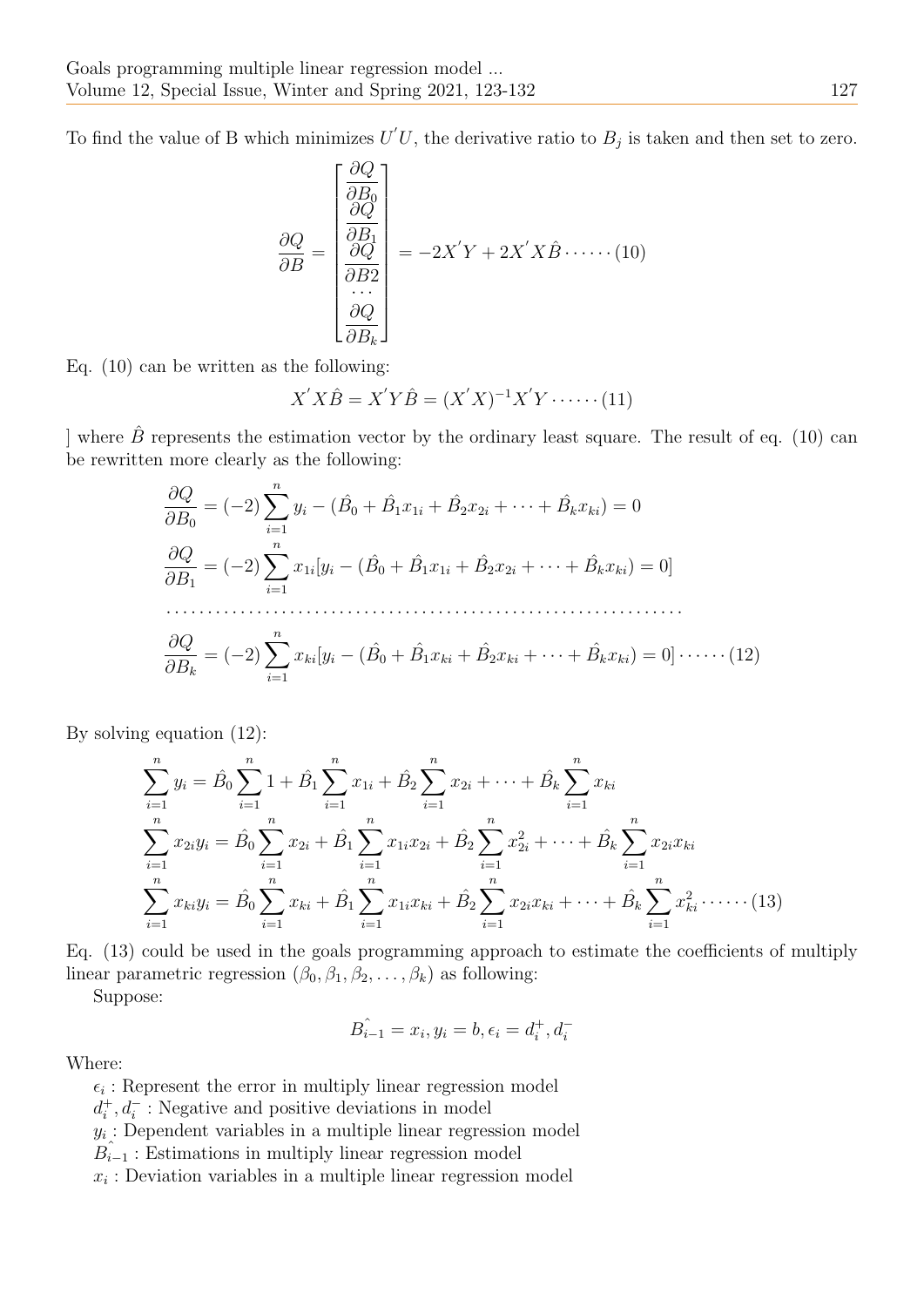# 6. Application :

To implement the thoughts that have been mentioned in the theoretical part, a Matlab m-file was built to apply two different methods on the data given by table 1 [\[4\]](#page-8-2) from a directory of Electricity Distribution. The aim is to predict the required number of employees of engineering staff to satisfy the directory policy. The number of engineering staff could be affected by several factors:

 $x_1$ : The received electrical energy.

 $x_2$  The sold electrical energy.

 $x_3$ : Number of energy Consumers.

 $x_4$ : Number of the energy power stations  $33/11kv$ 

 $x_5$ : Number of the 33kvfeeders.

 $x_6$ : Number of the 11kvfeeders.

 $x_7$ : The load demands

Several engineering staff in the directory of electricity distribution within the period (1985-1994) is shown in the table1 below:

| $\mathcal{L}_{\mathcal{D}}^{\mathcal{L}}$ |                    |       |                |        |       |       |       |       |  |  |
|-------------------------------------------|--------------------|-------|----------------|--------|-------|-------|-------|-------|--|--|
| years                                     | $Y: \text{number}$ | $x_1$ | x <sub>2</sub> | $x_3$  | $x_4$ | $x_5$ | $x_6$ | $x_7$ |  |  |
|                                           | of staff           |       |                |        |       |       |       |       |  |  |
| 1985                                      | 101                | 5.122 | 4.627          | 542    | 86    | 167   | 869   | 1060  |  |  |
| 1986                                      | 116                | 5.659 | 4.349          | 580.6  | 90    | 179   | 925   | 1190  |  |  |
| 1987                                      | 114                | 6.330 | 5.255          | 609.65 | 92    | 184   | 939   | 1252  |  |  |
| 1988                                      | 119                | 6.545 | 5.595          | 638.7  | 95    | 191   | 959   | 1285  |  |  |
| 1989                                      | 133                | 7.312 | 6.216          | 668.3  | 96    | 202   | 998   | 1277  |  |  |
| 1990                                      | 134                | 8.046 | 7.001          | 678.64 | 97    | 206   | 1008  | 1354  |  |  |
| 1991                                      | 142                | 7.911 | 8.934          | 706.5  | 98    | 208   | 1046  | 1435  |  |  |
| 1992                                      | 143                | 5.114 | 4.490          | 720.5  | 99    | 208   | 1050  | 1312  |  |  |
| 1993                                      | 145                | 8.050 | 7.245          | 741.2  | 100   | 211   | 1077  | 1453  |  |  |
| 1994                                      | 128                | 8.768 | 7.253          | 759.2  | 101   | 211   | 1088  | 1534  |  |  |

Table 1: number of engineering between 1985 and 1994 [\[4\]](#page-8-2)

The predictor model is given as follows:

$$
y_i = \hat{B}_0 + \hat{B}_1 x_{i1} x_{2i} + \hat{B}_2 x_{i2} + \hat{B}_3 x_{i3} + \hat{B}_4 x_{i4} + \hat{B}_5 x_{i5} + \hat{B}_6 x_{i6} + \hat{B}_7 x_{i7} \cdots (14)
$$

By using the data of table (1) and equation (14), the estimation model by (OLS) method is as shown in table 2.

Table 2: Parameters of the estimation model by (OLS) method  $\text{Parameter } \begin{array}{|c|c|c|c|c|} \hline \beta_0 & \beta_1 & \beta_2 & \beta_3 & \beta_4 & \beta_5 & \beta_6 & \beta_7 \ \hline \end{array}$ 

Thereby, the predictor equation for number of engineers by (OLS) method could be written as follow:

Value | -479.763 | -13.093 | 13.9993 | -0.92475 | 4.05582 | 0.66876 | 0.7692 | -0.0419

$$
\hat{y}_i = -479.763 - 13.093x_{i1} + 13.9993x_{i2} - 0.92475x_{i3} + 4.05582x_{i4} + 0.66876x_{i5} + 0.7692x_{i6} - 0.0419x_{i7} \cdots \cdots (15)
$$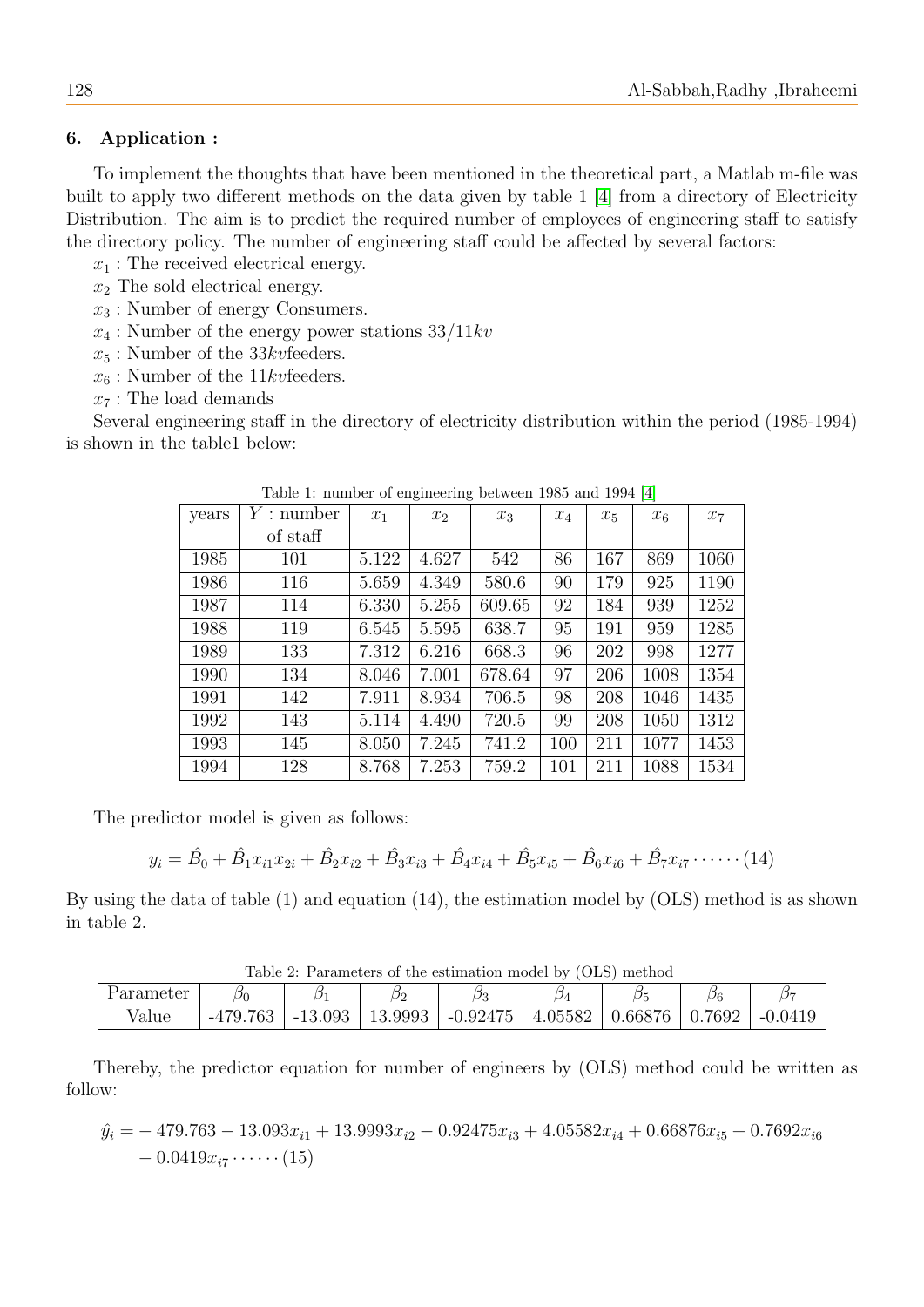Re-estimating model parameters by goals programming utilizing equation (13) and data of table (1), then the goal programming linear form is given as the follow:

Min 
$$
a = P_i \sum_{i=1}^{n} (d_i^+, d_i^-)
$$

Subject to:

 $x_1 + 5.122x_2 + 4.627x_3 + 542x_4 + 86x_5 + 167x_6 + 869x_7 + 1060x_8 + d1 - d_1^+ = 101$  $x_1 + 5.659x_2 + 4.349x_3 + 580.6x_4 + 90x_5 + 179x_6 + 925x_7 + 1190x_8 + d2 - d_2^+ = 116$  $x_1 + 6.330x_2 + 5.255x_3 + 609.65x_4 + 92x_5 + 184x_6 + 939x_7 + 1252x_8 + d3 - d_3^+ = 114$  $x_1 + 6.545x_2 + 5.595x_3 + 638.7x_4 + 95x_5 + 191x_6 + 959x_7 + 1285x_8 + d4 - d_4^+ = 119$  $x_1 + 7.312x_2 + 6.216x_3 + 668.3x_4 + 96x_5 + 202x_6 + 998x_7 + 1277x_8 + d5 - d_5^+ = 133$  $x_1 + 8.046x_2 + 7.001x_3 + 678.64x_4 + 97x_5 + 206x_6 + 1008x_7 + 1354x_8 + d6 - d_6^+ = 133$  $x_1 + 7.911x_2 + 8.934x_3 + 706.5x_4 + 98x_5 + 208x_6 + 1046x_7 + 1435x_8 + d7 - d_7^+ = 142$  $x_1 + 5.114x_2 + 4.490x_3 + 720.5x_4 + 99x_5 + 208x_6 + 1050x_7 + 1312x_8 + d8 - d_8^+ = 143$  $x_1 + 8.050x_2 + 7.245x_3 + 741.2x_4 + 100x_5 + 211x_6 + 1077x_7 + 1453x_8 + d9 - d_9^+ = 145$  $x_1 + 8.768x_2 + 7.253x_3 + 759.2x_4 + 101x_5 + 211x_6 + 1088x_7 + 1534x_8 + d10 - d_{10}^+ = 128$  $x_j, d_i^+, d_i^- \geq 0$  where  $i = 1, 2, \cdots, 10, j = 1, 2, \cdots, 8$ 

Solving the above model by the simplex method, the obtained results are:

Table 3: parameters of estimation model by goals programming method

| Parameter | $\omega_0$                              |                 | 16             |            | $\cup_4$ |                    | JF                 |                |
|-----------|-----------------------------------------|-----------------|----------------|------------|----------|--------------------|--------------------|----------------|
| value     | $1 \times \Omega$<br>45.Y<br>-45<br>まりご | 12.9397<br>$-1$ | .91550<br>10.Y | $-0.90319$ | 3.6223   | J.867 <sup>c</sup> | $-01$<br>V . I U I | 0.0399<br>$-1$ |

Thereby, predictor equation by GP method is as the follow:

$$
\hat{y}_i = -457.459 - 12.93974x_{1i} + 13.91550x_{2i} - 0.90319x_{3i} + 3.6223x_{4i} + 0.8670x_{5i} + 0.7317x_{6i} - 0.0399x_{7i} \cdots \cdots (16)
$$

# 7. Results

Figure 1 shows how the value of the target varies with the progress of estimation iterations.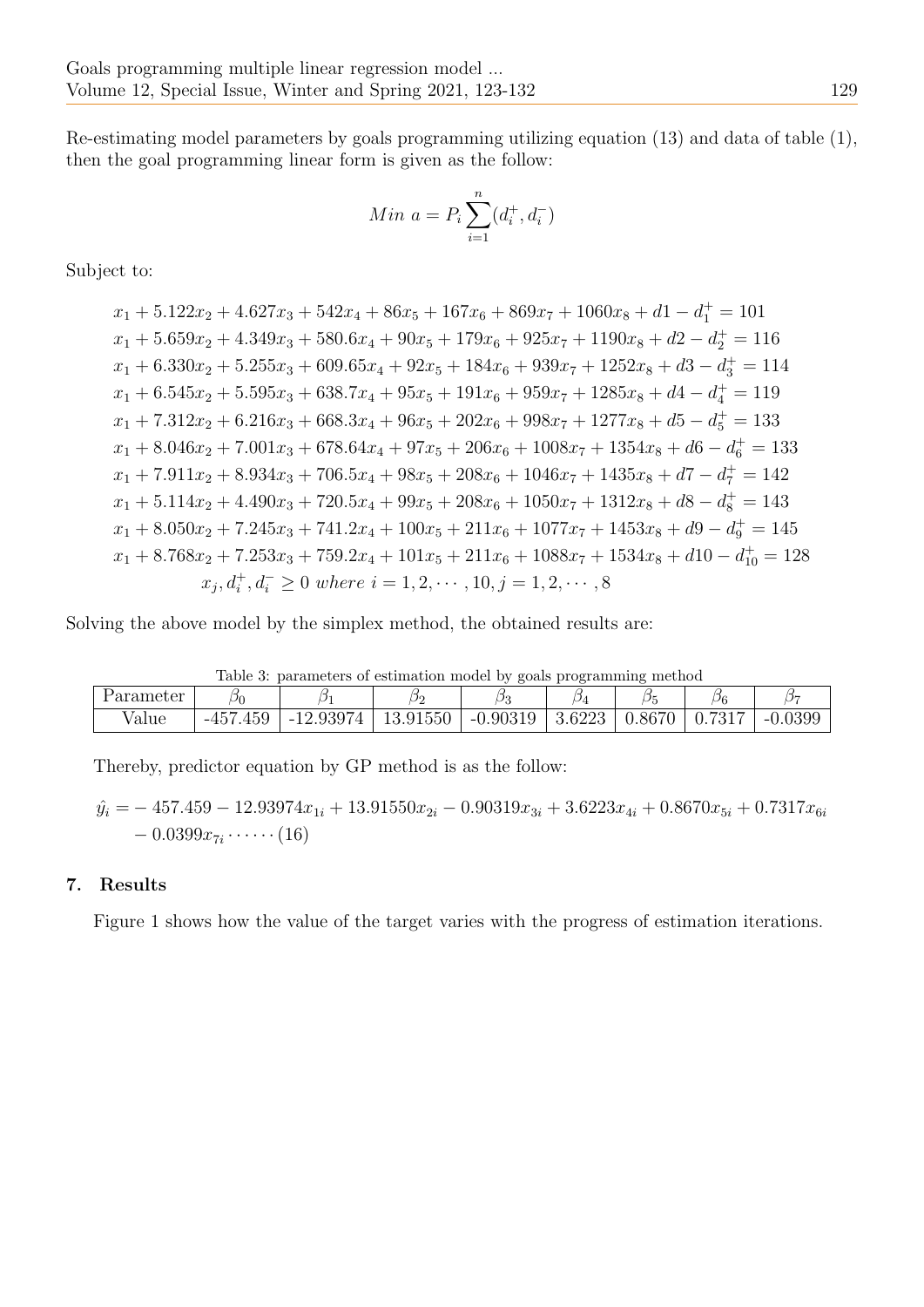

Figure 1: Variation of target value with iteration progressing

A comparison between the results of both methods, OLS and GP, could be achieved by using the analysis of variance (ANOVA). The following are the hypotheses of ANOVA:

 $H_0: \mu_1 = \mu_2$ 

 $H_1$  : mean are not all equal, the level of significance is 0.05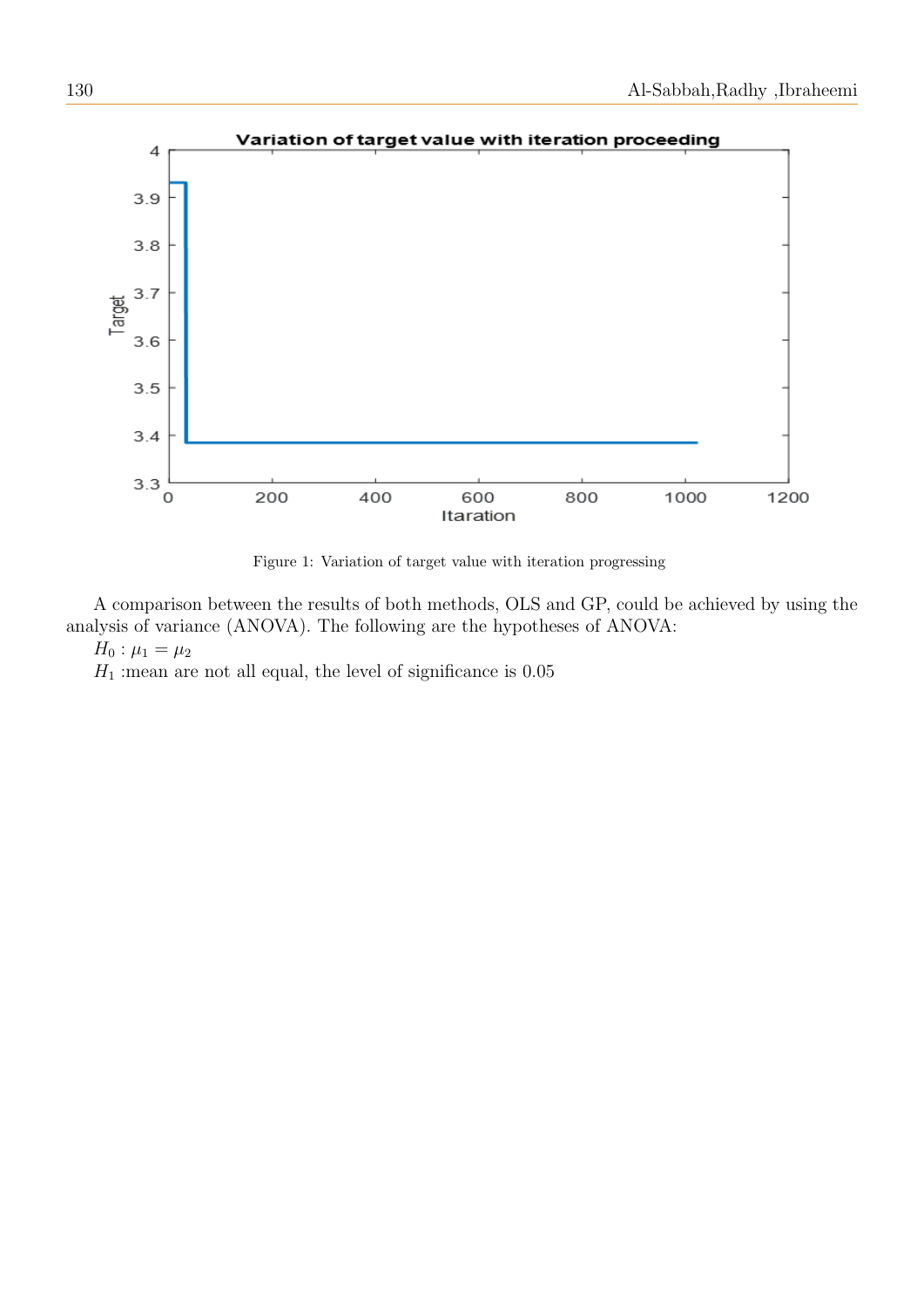| <b>Descriptives</b>                                                                                                  |         |            |              |                               |      |                          |                                     |                          |                        |         |                |
|----------------------------------------------------------------------------------------------------------------------|---------|------------|--------------|-------------------------------|------|--------------------------|-------------------------------------|--------------------------|------------------------|---------|----------------|
|                                                                                                                      |         |            |              |                               |      |                          |                                     |                          |                        |         |                |
| degree                                                                                                               |         |            |              |                               |      |                          |                                     |                          |                        |         |                |
|                                                                                                                      |         |            |              |                               |      |                          | 95% Confidence Interval for<br>Mean |                          |                        |         | Between-       |
|                                                                                                                      |         |            | Mean         |                               |      |                          | Lower Bound                         |                          |                        | Maximum | Component      |
| ols                                                                                                                  |         | Ν<br>8     | $-59.291262$ | Std. Deviation<br>170.0565650 |      | Std. Error<br>60.1240751 | $-201.462109$                       | Upper Bound<br>82.879584 | Minimum<br>$-479.7630$ | 13,9990 | Variance       |
| goals                                                                                                                |         | 8          | $-56.528000$ | 162.1809410                   |      | 57.3396216               | $-192.114660$                       | 79.058660                | $-457.5000$            | 13.9155 |                |
| Total                                                                                                                |         | 16         | $-57.909631$ | 160.5373877                   |      | 40.1343469               | $-143.453967$                       | 27.634704                | $-479.7630$            | 13.9990 |                |
| <b>Fixed Effects</b><br>Model                                                                                        |         |            |              | 166.1654190                   |      | 41.5413547               | $-147.006976$                       | 31.187713                |                        |         |                |
|                                                                                                                      |         |            |              |                               |      | 41.5413547 <sup>a</sup>  | $-585.742590$ <sup>a</sup>          | 469.923327ª              |                        |         | $-3447.550497$ |
| Random Effects                                                                                                       |         |            |              |                               |      |                          |                                     |                          |                        |         |                |
| a. Warning: Between-component variance is negative. It was replaced by 0.0 in computing this random effects measure. |         |            |              |                               |      |                          |                                     |                          |                        |         |                |
|                                                                                                                      |         |            |              |                               |      |                          |                                     |                          |                        |         |                |
| <b>Test of Homogeneity of Variances</b>                                                                              |         |            |              |                               |      |                          |                                     |                          |                        |         |                |
| degree                                                                                                               |         |            |              |                               |      |                          |                                     |                          |                        |         |                |
| Levene                                                                                                               |         |            |              |                               |      |                          |                                     |                          |                        |         |                |
| Statistic                                                                                                            | df1     | df2        | Sig.         |                               |      |                          |                                     |                          |                        |         |                |
| .006                                                                                                                 | 1       | 14         | .939         |                               |      |                          |                                     |                          |                        |         |                |
|                                                                                                                      |         |            |              |                               |      |                          |                                     |                          |                        |         |                |
|                                                                                                                      |         |            |              |                               |      |                          |                                     |                          |                        |         |                |
| <b>ANOVA</b>                                                                                                         |         |            |              |                               |      |                          |                                     |                          |                        |         |                |
| degree                                                                                                               |         |            |              |                               |      |                          |                                     |                          |                        |         |                |
| Sum of                                                                                                               |         |            |              |                               |      |                          |                                     |                          |                        |         |                |
|                                                                                                                      | Squares |            | df           | Mean Square                   | F    | Sig.                     |                                     |                          |                        |         |                |
| Between Groups                                                                                                       |         | 30.542     | 1            | 30.542                        | .001 | .974                     |                                     |                          |                        |         |                |
| Within Groups                                                                                                        |         | 386553.250 | 14           | 27610.946                     |      |                          |                                     |                          |                        |         |                |
| Total                                                                                                                |         | 386583.793 | 15           |                               |      |                          |                                     |                          |                        |         |                |

Figure 2: ANOVA analysis results from SPSS

By the result analysis of variance (ANOVA), the null hypothesis could be accepted where there is no big difference between the two groups of OLS and GP because the significance is 0.974 less than  $\alpha = 0.05$ 

# 8. Conclusion:

It was found that exploiting the goal programming method in the field of estimating the parametric coefficients is not less efficient than the well-known classical method (OLS). This conclusion is depending upon the obtained results from both methods. The table of variance analysis confirms this deduction. Moreover, the goal programming method has an advantage over the (OLS) begin softer and able to process more than one goal simultaneously. This advantage might make the statistician able to make the convenient decision to solve the problem of multiple linear regression in case of multiple goals.

# References

- <span id="page-8-3"></span>[1] M. H. Ahmad and et al, "Comparing Least-Squares and Goal Programming Estimates of Linear Regression Parameters," MATEMATICA, vol. 21, no. 2, (2005) 101–112.
- <span id="page-8-0"></span>[2] A. Charne and W. Cooper, "Management Models and Industrial Application of Linear Programming," Manage. Sci., vol. 4, no. 1, (1957).
- <span id="page-8-1"></span>[3] A. Charne and W. Cooper, "Goal Programming and Multiple Objectives Optimizations.," Eur. J. Oper. Res., vol. 1, (1977) 39–54.
- <span id="page-8-2"></span>[4] L. AL.Degelae, "Building the workforce planning model in the General Establishment for Electricity Distribution of Baghdad," PhD thesis, Mustansiriya University, (1997).